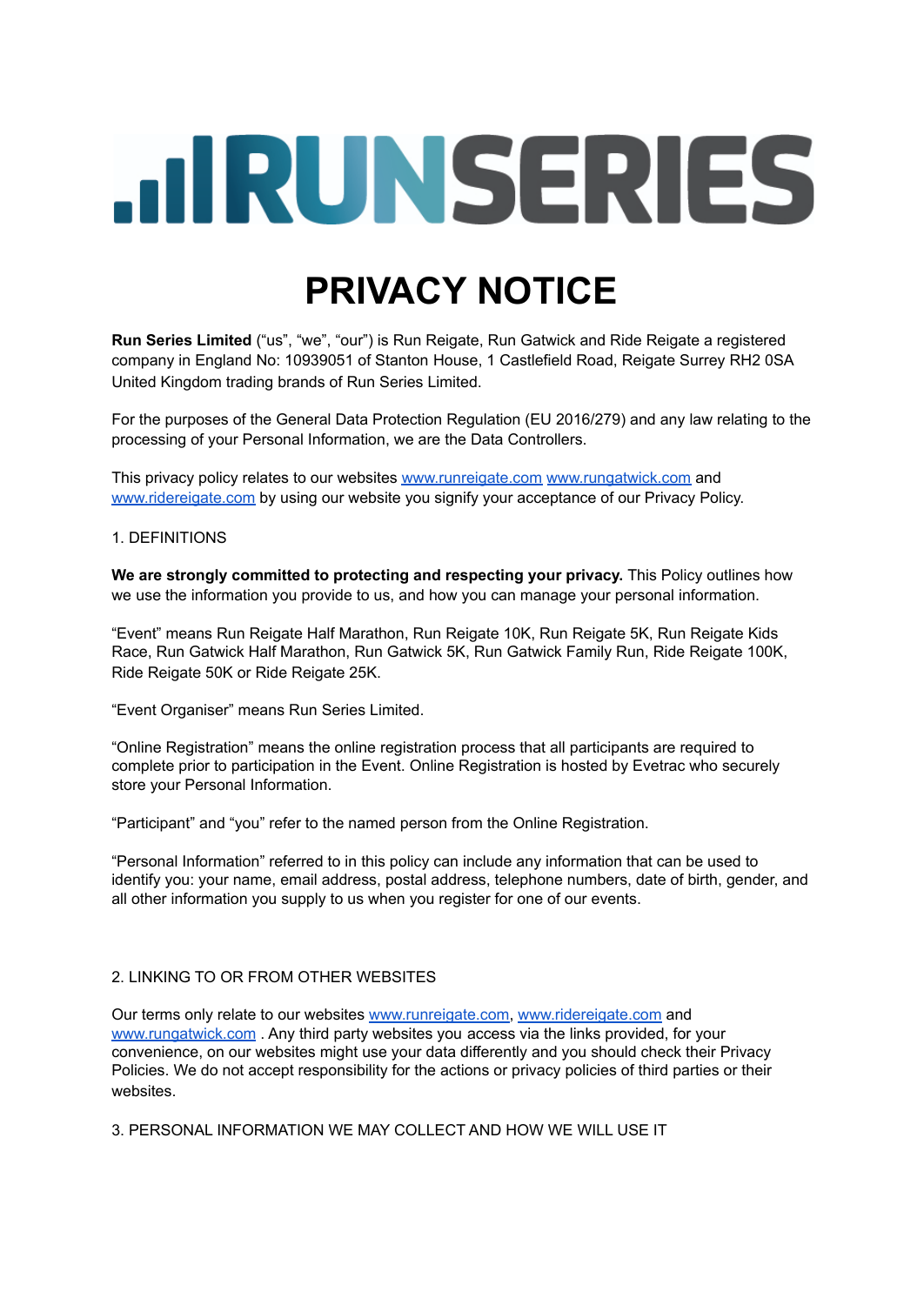Personal Information that you provide to us as part of the Online Registration:

- · First Name
- · Last Name
- · Gender
- · Club/Company
- · Date of Birth
- · Address, including postcode
- · Nationality
- · Phone Number
- · Expected finish Time
- · British Athletics Affiliation status & registration number, if applicable
- · T-shirt Size
- · Medical Information
- · Emergency Contact name & phone number
- · If you are a member of the Emergency Services

### Children only:

- · School Year
- · School attended
- · Parental consent

Personal Information collected as part of Online Registration is required by the Event Organiser in order to administer and organise the Event. We will only use your Personal Information for the purposes for which we collected it. We may, however, use and share anonymised data for our own statistical purposes.

In order to safely deliver the Event, we will share your Personal Information with our third party Event suppliers. These may include, but are not limited to, Medical partners, Event logistical partners, the Event photographer, Race Pack fulfilment and Timing Chip partners. Our third party suppliers are required to keep your Personal Information secure and cannot use it for their own business purposes.

With the exception of sharing your data with Event critical partners we will not disclose your Personal Information with a third party unless we are obliged to do so by law.

# 4. OPTING OUT OF COMMUNICATIONS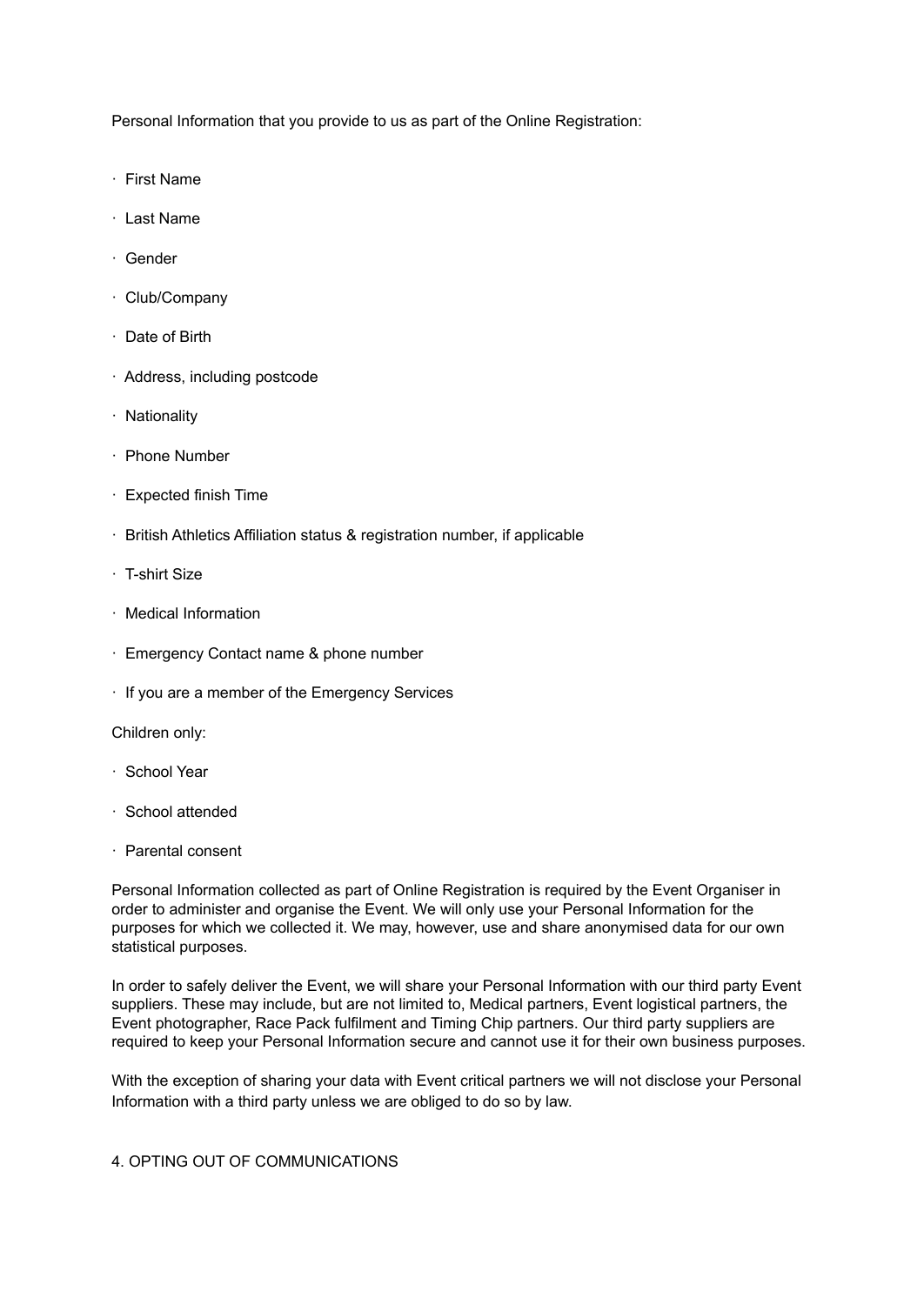You can request that we stop sending you communications at any time by simply clicking "unsubscribe" on any email we have sent you.

#### **Please note that even if you opt out of general communications we will use your Personal Information to send you information about the Event, including Event Day notices and instructions.**

#### 5. OUR USE OF COOKIES

Our website uses Cookies to distinguish you from other website users, so that we can monitor and improve our website efficiency. We may collect, using automated technologies such as Cookies, data for analysis purposes. Cookies are stored on your browser and they do not identify you personally. Data collected includes, but may not be limited to:

- · IP address
- · Registered domain
- · Browser type
- · Hardware used
- · Network used
- · System configuration
- · Usage data whilst on our websites, visits to pages and other activity history

We also use Google Analytics. Google Analytics uses cookies to store information, such as what time your current visit occurred, whether you have been to the site before, and what site referred you to the web page.

These cookies contain no personally identifiable information but they will use your computer's IP address to know from where in the world you are accessing the Internet.

Google stores the information collected by these cookies on servers in the United States. Google may transfer this information to third-parties where required to do so by law, or where such third-parties process the information on Google's behalf.

#### 6. COOKIE CONSENT

For all visitors to our websites there is a notice about the use of Cookies on the website. Each visitor has the option to accept or decline the use of Cookies. If you choose to ignore the notice but you continue using the site then Cookies will be in use, unless they have been disabled in your browser settings. If you do not wish to use Cookies you can set your preferences in your browser.

Acceptance of the Cookie places a Cookie on the users browser which monitors their activity on the website. No Personal Information is collected. The presence of this Cookie is remembered and acceptance of its' presence is only required to be given once, however it cannot be transferred to